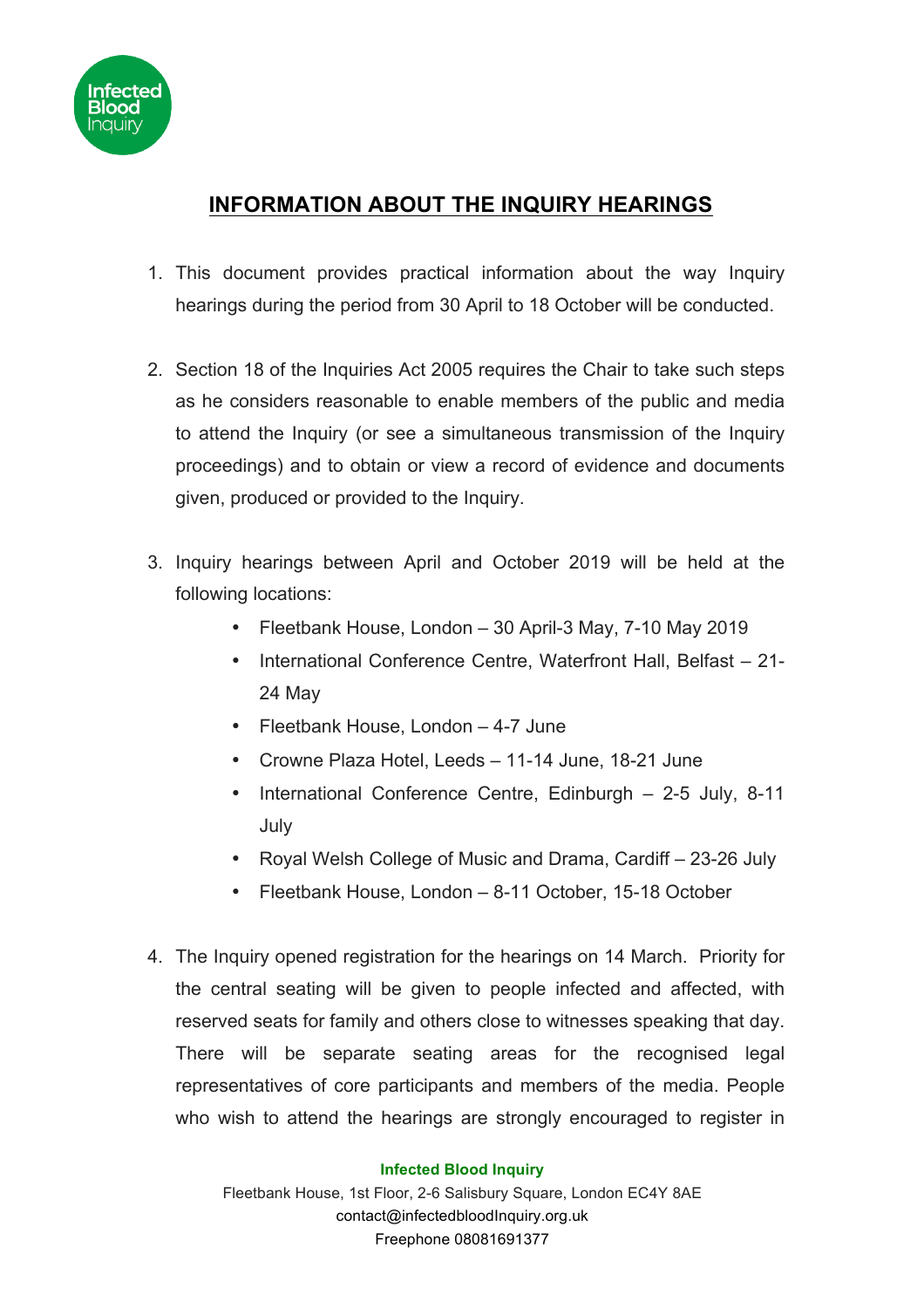advance, as they will not otherwise be assured of having a seat. Priority on any day will be given to those who have registered in advance.

- 5. The Inquiry hearings will be live streamed on YouTube and thereafter the video recording will be available via the Inquiry's website. Transcripts of the hearings will be made available on the Inquiry's website by the following day.
- 6. Section 19 of the Inquiries Act 2005 allows for restrictions to be imposed on attendance at the Inquiry, a particular part of the Inquiry, and on the disclosure or publication of evidence provided to the Inquiry.
- 7. Applications for anonymity are determined by the Chair in accordance with his powers under section 19 and the procedure set out in Statement of Approach – Anonymity and Redaction. A General Restriction Order has already been made by the Chair that prohibits the disclosure or publication of the name and address of, and other identifying information about, a witness who has been granted anonymity. A copy of the General Restriction Order is available on the Inquiry's website.
- 8. The written statements of witnesses giving oral evidence will be disclosed to Core Participants in advance of the witness giving oral evidence. Those statements will be published on the Inquiry's website at the time, or shortly after, the witness gives oral evidence. In the case of witnesses who have been granted anonymity, the statements will be disclosed and published in redacted form (i.e. with identifying information removed).
- 9. Where a witness is granted anonymity and is invited to provide oral evidence at an Inquiry hearing, the following protections will be made available:
	- a) A further Restriction Order specific to the individual witness will be made by the Chair, prohibiting the publication or disclosure of the name or address of the witness or of identifying information about the witness.

2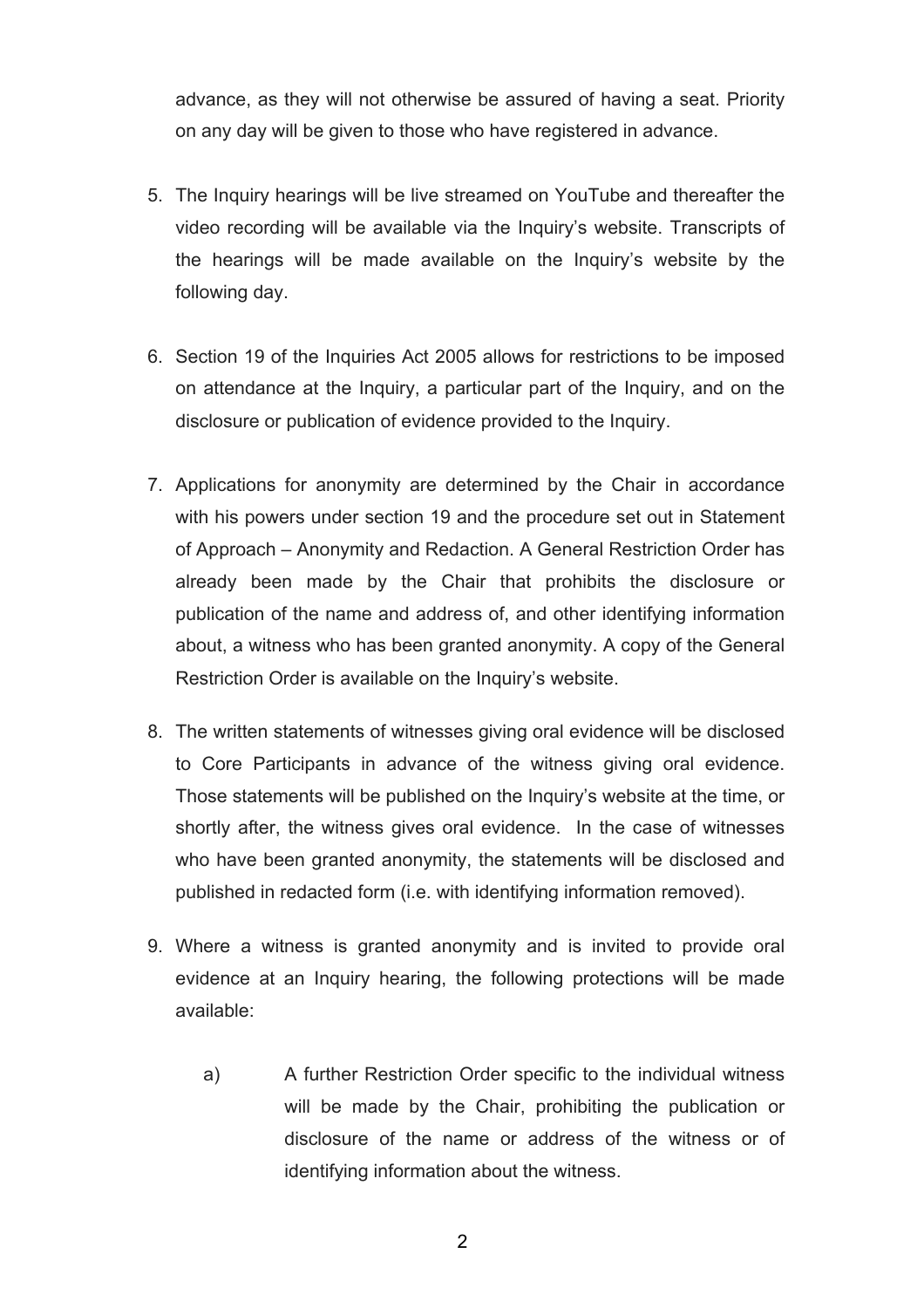- b) On the day on which the witness gives evidence, their access to the Inquiry hearing room will be through a private entrance.
- c) Before the witness gives evidence, the Chair will explain that a Restriction Order is in place which prohibits the disclosure or publication of the name or address of the witness or of information which would identify the witness.
- d) No mention will be made of any information which has been redacted from the witness's written statement
- e) No recognisable image of the witness will be live streamed or shown on a video recording of the hearing.
- f) The voice of the witness will (if the witness wishes) be distorted in the live stream and video recording of the hearing.
- g) The Inquiry is always willing to consider other ways of preserving anonymity if individuals consider that would help them to give the evidence they would particularly wish to give.
- h) If at any point during their evidence the witness accidentally says anything that could identify themselves, the Chair is able to halt the proceedings. There is a three-minute delay on the transmission to allow for the feed to be stopped and that portion omitted from the live stream and video recording.
- i) Before the transcript of the oral evidence of the witness is published, it will be checked to ensure that the witness's anonymity has been preserved.
- 10. It is possible for a friend or relative to sit with a witness as personal support but in a non-speaking role while the witness gives their oral evidence. This should be requested in advance, if desired.

3